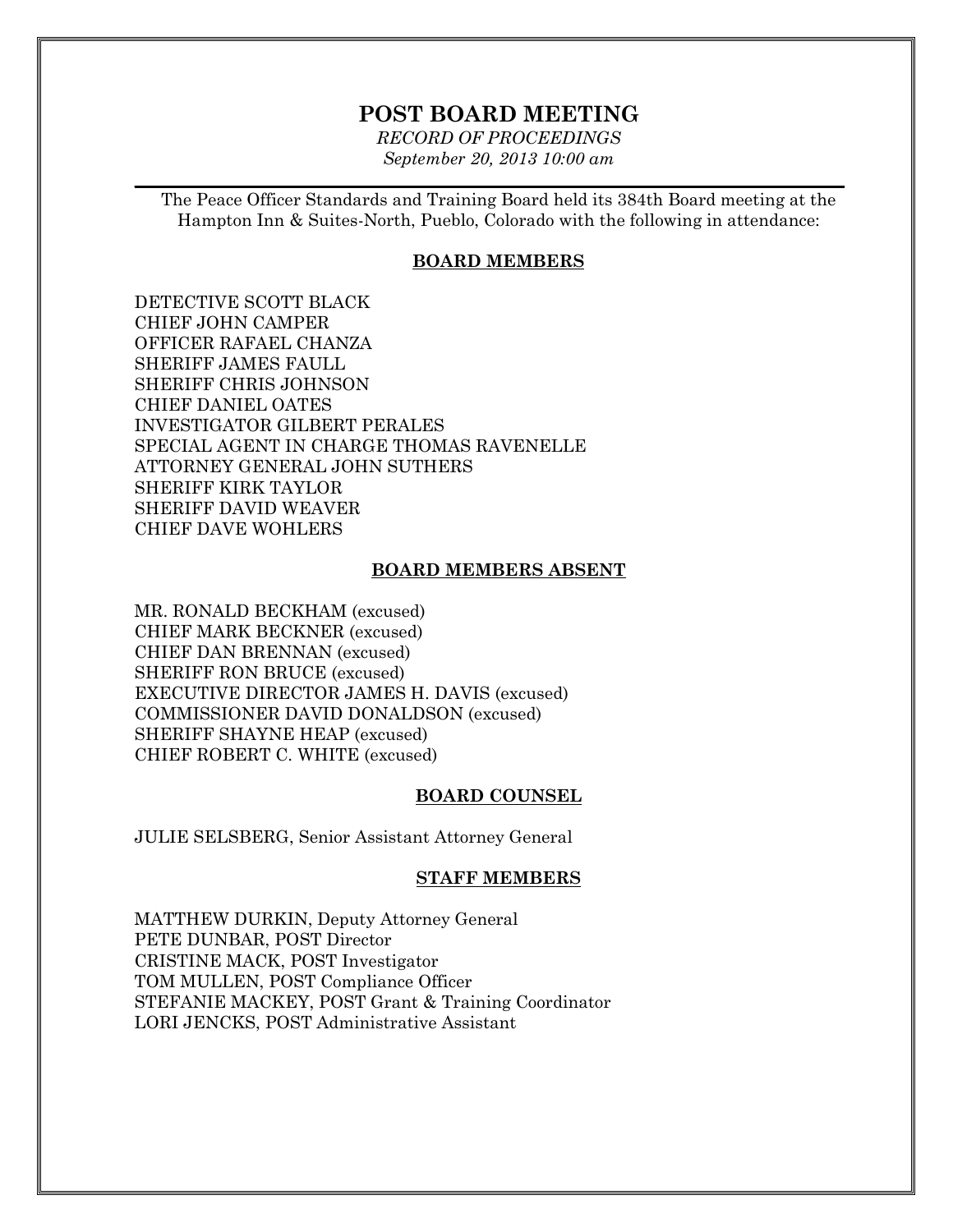#### **MEMBERS OF THE PUBLIC IN ATTENDANCE**

CAPTAIN ERIK J. BOURGERIE, Summit County Sheriff's Office TECHNICIAN AARON BRILL, Denver Police Department INVESTIGATOR CHRIS BROOKS, Mesa County Sheriff's Office SERGEANT MICHAEL CUMMINGS, Arapahoe County Sheriff's Office CHIEF OF INVESTIGATIONS FRANCINE GONZALES, Colorado DOR, MVIU SERGEANT JIM HINRICHS, Adams County Sheriff's Office Academy DIRECTOR DOYLE JONES, Weld County Sheriff's Office SERGEANT CHRIS JUUL, Aurora Police Department Training Academy DEPUTY EDWARD KAFEL, El Paso County Sheriff's Office INVESTIGATOR JAMES KAUTZ, Colorado Department of Revenue, MVIU DIRECTOR CATHY LABRECQUE, Pikes Peak Community College JAMES MASON, Mental Health Institute at Pueblo TECHNICIAN DEVIN MCGINTY, Denver Police Department SERGEANT DARREN O'DRISCOLL, El Paso County Sheriff's Office SERGEANT JIM RODGERS, Colorado Springs Police Department KATHY SASAK, Colorado Department of Public Safety DETECTIVE KENNY SHERMAN, Adams County Sheriff's Office COMMANDER KARL SMALLEY, Adams County Sheriff's Office OFFICER SHANNON SNUGGS, Colorado Springs Police Department DETECTIVE KAREN TURNBULL, Lakewood Police Department TECHNICIAN MICHAEL WALKER, Denver Police Department LIEUTENANT MARK WALTERS, Aurora P.D. LIEUTENANT ERIC WITTMAN, Aurora Police Department ACADEMIC COORDINATOR JANICE WORTHEM, Colorado State Patrol

The following Subject Matter Expert Committees met prior to the regular POST Board meeting on September 20, 2013.

Arrest Control Subject Matter Expert Committee Curriculum Subject Matter Expert Committee Law Enforcement Driving Subject Matter Expert Committee

#### *Introductions:*

**1.** Welcome *Attorney General John Suthers*

General Suthers welcomed all to the Board meeting, hosted by Sheriff Kirk Taylor and the Pueblo County Sheriff's Office. Sheriff Taylor welcomed members and guests. General Suthers introduced new Board counsel Julie Selsberg who is replacing former Board counsel Diane Dash, who resigned from the Department of Law.

- **2.** Pledge of Allegiance
- **3.** Introduction of Board Members, SME Members, Staff and Guests
- 

**4.** Roll Call *Director Pete Dunbar*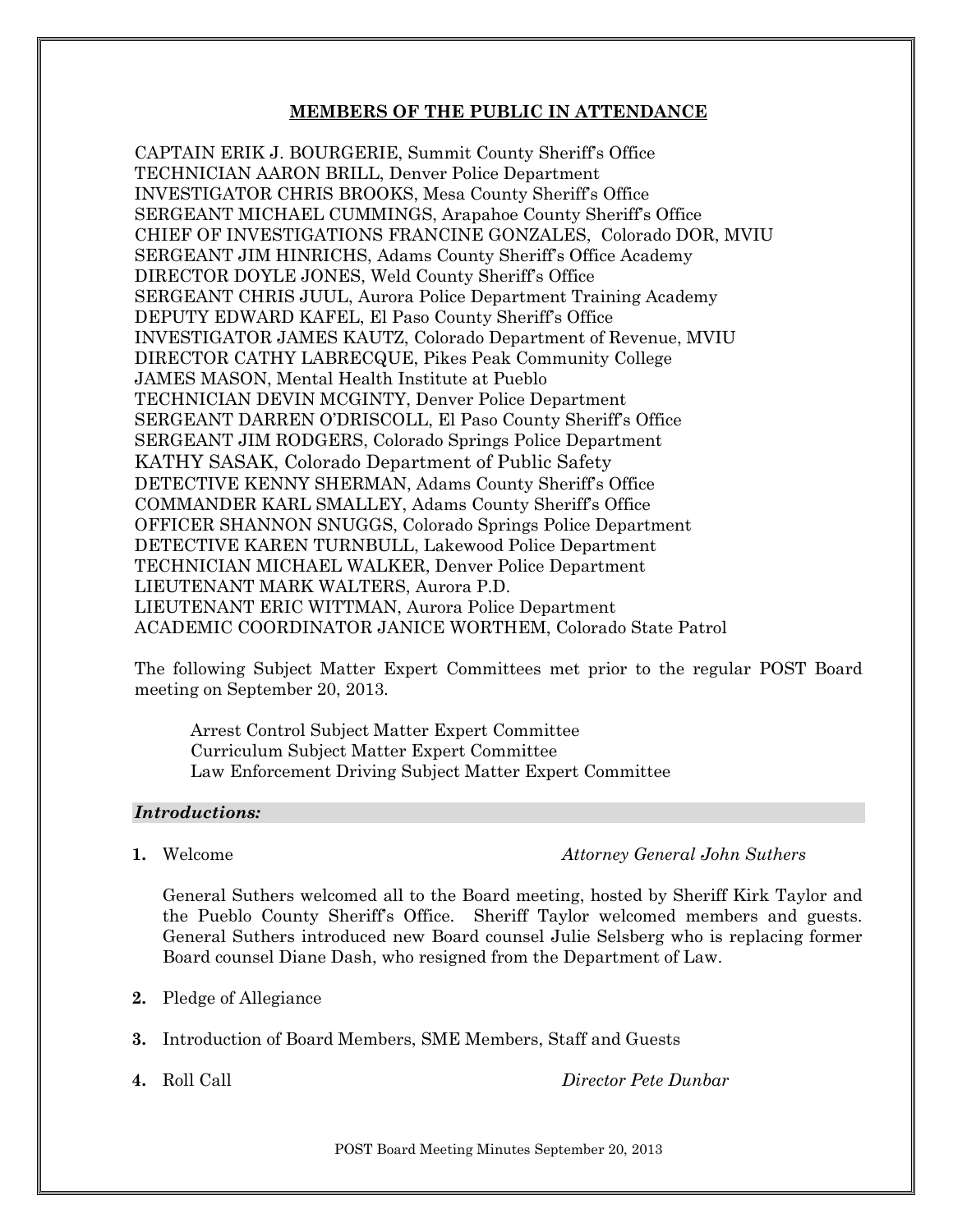*Declaration of a Quorum*

## **5.** Approval of POST Board Minutes for June 14, 2013

*Approved Unanimously*

#### *Presentations:*

**6.** Subject Matter Expert (SME) Committee Reports

*a. Arrest Control Sgt. Richard "JJ" Webb, Co-Chair Capt. Erik Bourgerie, Co-Chair Chief Dan Oates, Board Member*

Capt. Bourgerie presented the report. Revisions of the Arrest Control Instructor program were approved by Committee; they will be formatted and submitted to POST before the next ACT SME meeting. The Western Colorado Peace Officers Academy (WCPOA) and Aims Community College site and safety plans were reviewed and approved. Approval for the Durango/Mancos site was tabled at the August  $2<sup>nd</sup>$  meeting because photos of mats were not provided. Photos have since been provided and site was approved by the Committee via email in August. The lesson plans for the Delta/Montrose Refresher Academy were approved. Craig Klukas, Denver PD, was approved as a full instructor. Frank Kramer of the Delta/Montrose Refresher Academy was approved as an assistant instructor. At the next meeting the Committee will review wording for site approvals and requirements for mats. Condolences to the Bob Koga family on the passing of Mr. Koga, who standardized arrest control systems nationwide.

Chief Oates submitted his resignation as Board Liaison for the Arrest Control Committee. Inv. Gilbert Perales has volunteered as Board Liaison with the agreement of all Board members.

*b. Curriculum Sgt. Darren O'Driscoll, Chairman Sgt. Graham Dunne, Vice-Chairman Sheriff Kirk Taylor, Board Member*

Sgt. O'Driscoll reported. The Committee welcomes new member Sgt. Jimmy Rodgers of Colorado Springs PD. Guest Linda Johnston, Colorado District Attorneys' Council, Ending Violence Against Women Project, proposed ideas for changes to the domestic violence and sexual assault investigation sections of the Basic Academic Training Program curriculum. The ideas were well received, but were tabled along with other curriculum changes until the larger Basic curriculum revision project begins. A proposal was made to include Lone Wolf training in the Basic curriculum. The Committee reviewed the proposal and decided that individual agencies should provide this training if they feel it is necessary. There was another discussion about the Advanced Roadside Impaired Driving Enforcement (ARIDE) program and its place in the Basic curriculum. The Committee feels that though the Basic curriculum should include some drug impairment training, the ARIDE program is too advanced for the Basic academy.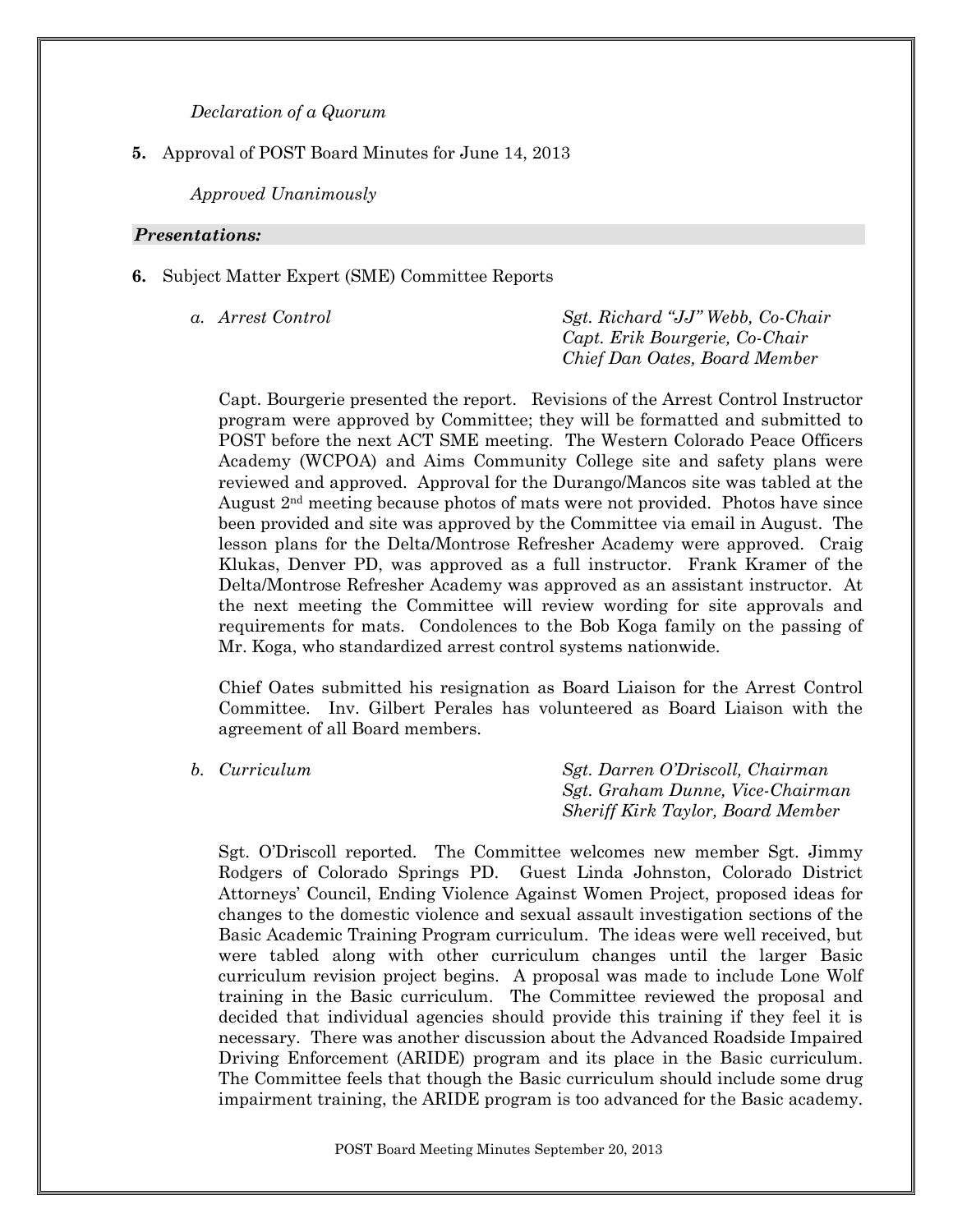The revision of the Basic Academic Training Program curriculum is beginning and will include the development of standardized lesson plans.

Curriculum changes for Reserve and Refresher Academic Training Programs have been completed and are included in the agenda packet for approval by the Board. After review, the minimum required hours for both programs were increased. The biggest change to the Refresher program was the addition of Arrest Control. The Board was prepared to vote without further review and a motion was made for approval of the Refresher and Reserve Academic Training Program curricula as presented.

#### *Approved Unanimously*

General Suthers presented information from a discussion at the September 19th, 2013, POST Board work session regarding the possibility of different levels of reserve officers, to include different levels of training, instructor qualifications and in-service training requirements. There were different levels of reserve officers in the past and it was determined by the Board that the possibility should be revisited. Rural agencies have difficulty finding Arrest Control and Firearms instructors that meet POST instructor requirements and different levels would allow smaller and rural agencies to hire people that would like to act as reserve officers but cannot attend a full reserve academy.

|  | c. Law Enforcement Driving | Cmdr. Karl Smalley, Chairman    |
|--|----------------------------|---------------------------------|
|  |                            | Mr. Al Padilla, Vice-Chairman   |
|  |                            | Chief John Camper, Board Member |

Cmdr. Smalley reported. An inspection of the Denver Police Academy took place on June 27th, 2013. The site video for WCPOA facility was viewed and site and safety plans were approved. The site and safety plans for the Colorado Springs PD and El Paso County SO academies' backup driving site at Fort Carson were approved. Technician Devin McGinty of Denver PD was approved as a full instructor. The test-out process was discussed with POST Compliance Officer Tom Mullen. There is an upcoming inspection at the end of October for the El Paso County academy. The Driving Programs section of the 2014 POST manual has been revised with a new revision date (2007) for the International Association of Directors of Law Enforcement Standards and Training (IADLEST) Manual. The IADLEST Manual was also added to the Curriculum Bibliography. General Suthers thanked Cmdr. Smalley for his presentation on the *Below 100* program given at the POST Board work session on September 19th, 2013.

*d. Firearms Deputy Ed Kafel, Chairman Training Mgr. John Hood, Vice-Chair Sheriff Chris Johnson, Board Member*

Deputy Kafel reported. After a presentation by Chief Luis Velez of Pueblo PD at the POST Board work session on September 19, 2013, regarding the 100% firearms qualification requirement, Deputy Kafel drafted a memo to the Board.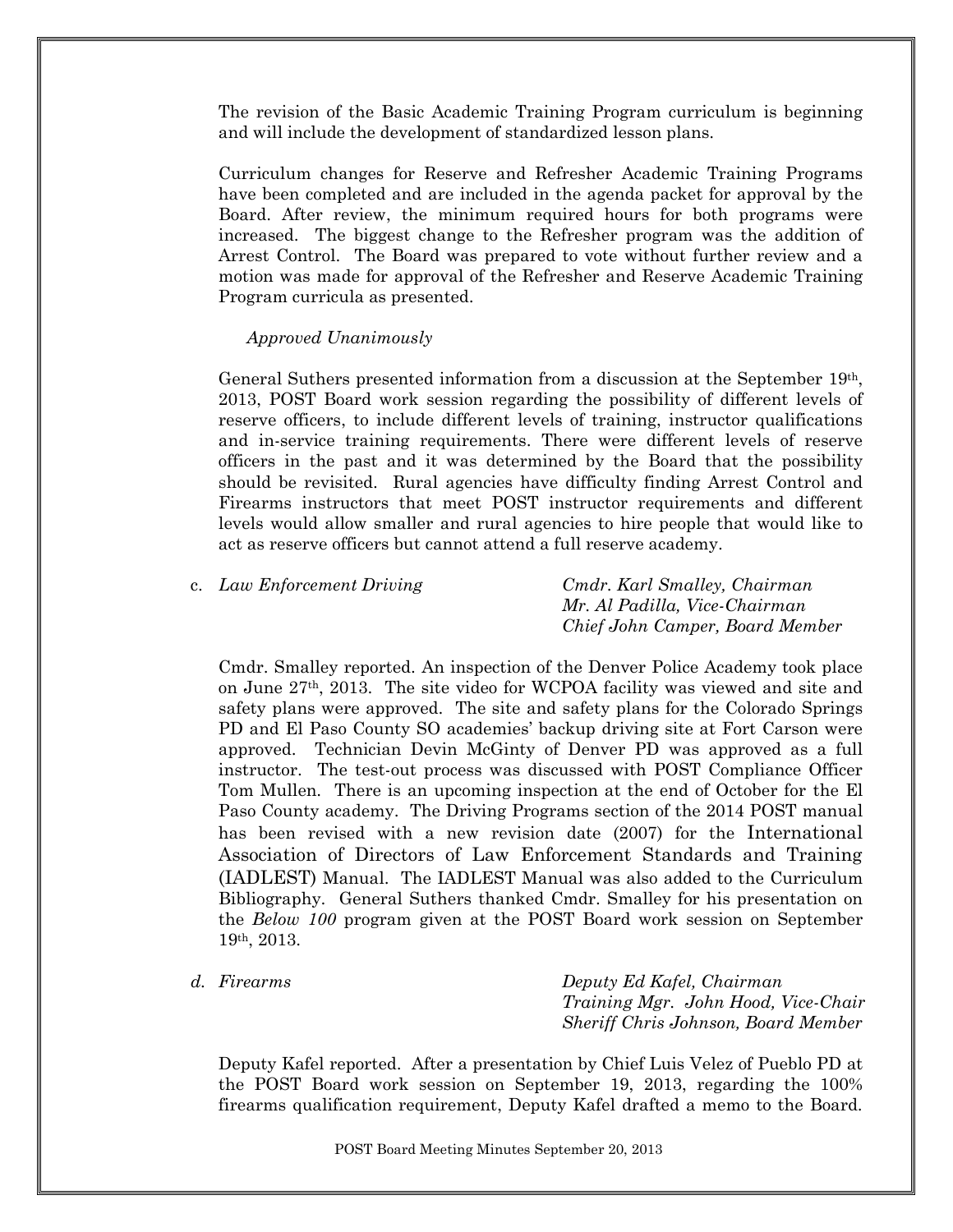Chief Velez expressed concerns that the 100% qualification requirement is too stringent and requiring an individual to attend the full 64-hour Firearms Training Program again if he/she fails the qualification after a third attempt is unrealistic and puts an unfair burden on the agencies hiring the individuals. Deputy Kafel's memo explained the foundation for the 100% qualification requirement. There is an expectation that peace officers are fully accountable for every round they fire. It is the Committee's view that in a course of fire in a controlled environment without the distractions of an actual life-threatening situation, a lesser pass rate would be a contradiction.

In December 2009, the Committee proposed and presented the revision of the Firearms program to the Board. After extensive discussion by the Board members, they voted in support of it. The adoption of the revision, including the 100% qualification standard, required a review of methodology and training techniques. Prior to implementation of the 100% requirement, the qualification requirement was 80% and the failure rate was higher. Currently the average pass rate at academies is approximately 98.5%. The course of fire now is not as difficult, but is still fair. The current course of fire requires a lifelike, man-sized silhouette target, without scoring rings. Most agencies/academies use a TQ-15 type target, but there is not a standard target. Remediation is allowed between the first and second attempts and between the second and third attempts. The amount of remediation is up to the agency/academy. The passing score for the other skills programs is not 100%, but the standards outlined in the POST Manual must be met. The only area that typically requires significant remediation is firearms, and may need to be considered differently.

The Committee is willing to consider alternatives to an individual attending the full 64-hour program if he/she does not successfully complete the firearms qualification, but hopes the 100% standard will remain. The Firearms SME Committee must work closely with the Driving and Arrest Control SME Committees and with Director Dunbar to create a standard for remediation. An individual has three chances to take the written exam, and if he/she fails three times, he/she is required to re-attend the academy. The standard for the firearms qualification was based on that precedent.

The Board asked the Firearms SME Committee to prepare the following presentations and information for the next Board meeting:

- 1) Suggestions for a standard target for the qualification course of fire.
- 2) A remediation alternative to the full 64-hour Firearms Training Program, if the 100% qualification is kept.
- 3) A comparison of Colorado to other states' qualification scores.
- 4) An alternative to the 100% qualification standard.
- 5) A video demonstration of the course of fire.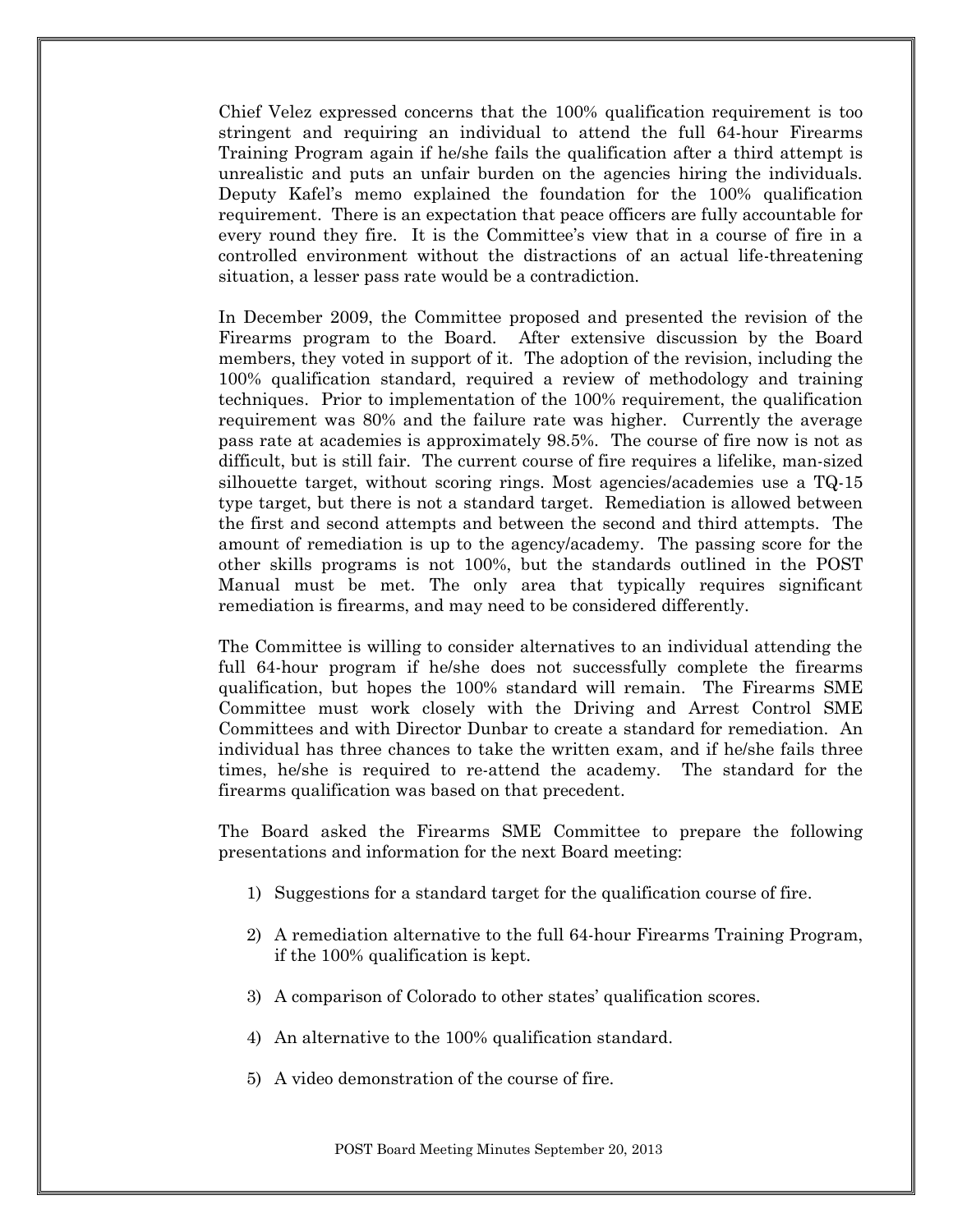#### *Action Items:*

**7.** Strategic Plan Adoption *Director Pete Dunbar*

At the POST Board work session on September 19th, 2013, Board members and POST staff went through a strategic planning process to determine areas the Board should focus on for the next three years. It began with a list of more than 20 items and goals from group discussion, which was narrowed down to five and prioritized. A summary of the items and goals, along with suggestions and strategies for accomplishing them, were provided to the Board. Director Dunbar requested that the Board provide direction by adopting the strategic plan.

*Approved unanimously*

**8.** Sunrise Review *Sheriff David Weaver Subcommittee Chair*

General Suthers described the statutory process by which a group seeking peace officer status can present their request to the POST Board. After review, the POST Board then makes a recommendation to the legislature as to whether the group should be approved for peace officer status.

Sheriff Weaver reported that the Sunrise Review Subcommittee conducted its review of the applicants on July 26, 2013, at the Colorado Department of Law. In attendance were Sheriff Chris Johnson, Chief David Wohlers, Chief Mark Beckner, Detective Scott Black, Senior Assistant Attorney General Diane Dash, Director Pete Dunbar, and Sheriff Weaver.

The Department of Revenue (DOR) Criminal Tax Enforcement Section (CTES) Special Agents requested peace officer status as they presently must rely on other agencies for arrests, seizure, case filing, etc. The CTES originally requested that they "may" be POST-certified by statute, but the Subcommittee recommends that they "shall" be POST-certified and that they assume all costs associated with certification. The CTES stated they would meet 40 hours per year continual training and agreed that "shall" be POST-certified will be included in the recommendation to the legislature. The Subcommittee recommended the investigators receive peace officer status.

The POST Board recommended to the legislature that DOR CTES Special Agents be given peace officer status, provided the statute language includes "shall be POSTcertified."

## *Approved unanimously*

The DOR Motor Vehicle Investigations Unit (MVIU) Investigators, as with the Criminal Tax Agents, also rely on other agencies for arrests, warrants, case filing, etc. They are requested peace officer status to be able to handle all elements of the law in performance of their duties. Three of the six investigators are presently POST-certified, and three will become POST-certified.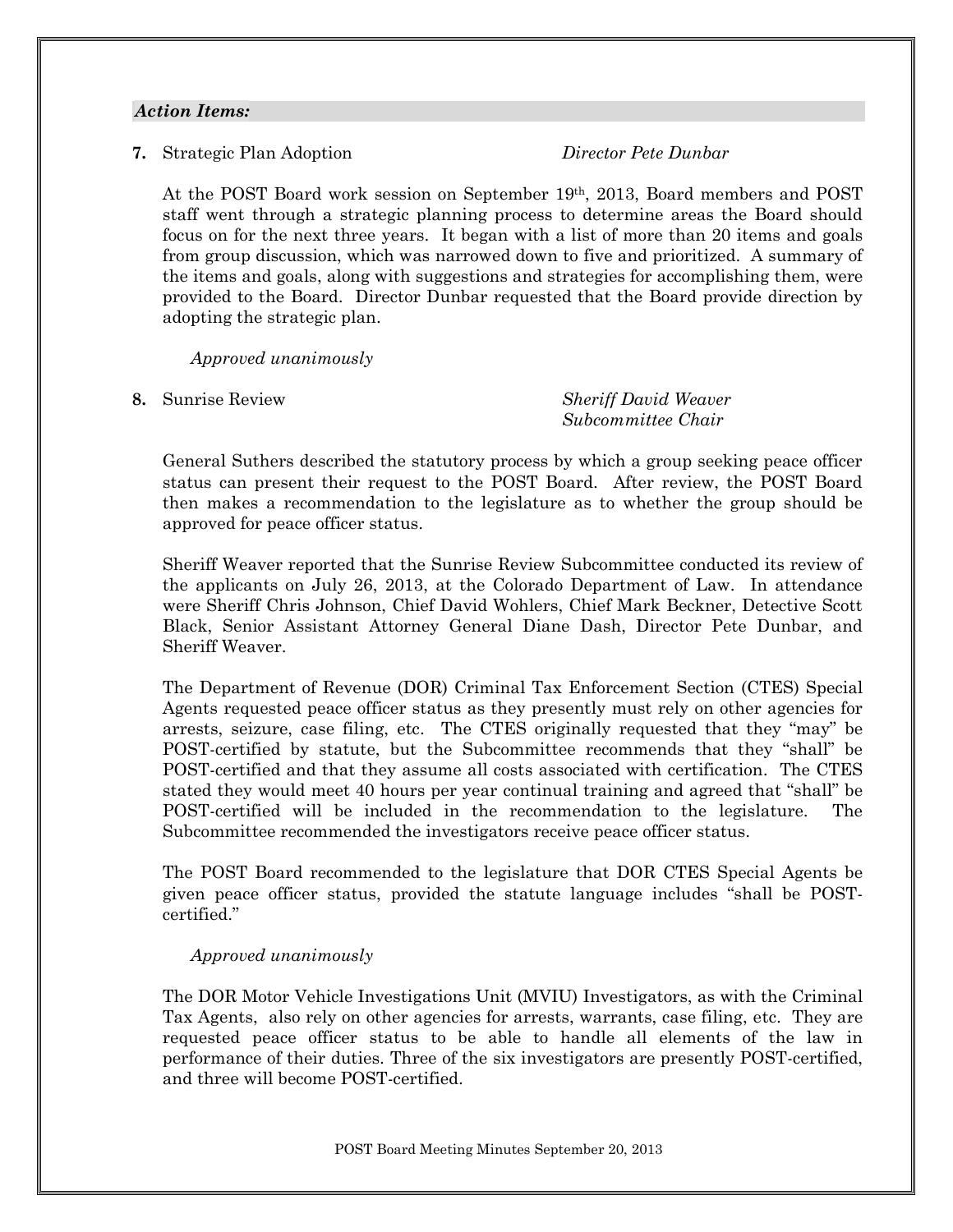Chief of Investigations Francine Gonzales and Investigator James Kautz of DOR MVIU made a brief presentation. The Unit has a heavy caseload and having peace officer status would increase efficiency and allow the MVIU to better assist other agencies and focus on fraud and corruption. The Subcommittee recommended the investigators receive peace officer status.

The POST Board recommended to the legislature that DOR MVIU Investigators be given peace officer status, provided the statute language includes "shall be POSTcertified."

*Approved unanimously*

**9.** Peace Officer Certification Revocation Actions *Director Pete Dunbar*

POST Rule 9 – Revocation of Peace Officer Certifications – Misdemeanor Convictions:

**§24-31-305, C.R.S.(2)(a)** A Colorado peace officer certification issued pursuant to subsection (1) or (1.3) of this section or 24-31-308 shall be suspended or revoked by the POST Board if the certificate holder *has been convicted of a felony at any time*, or has been convicted on or after July 1, 2001, of any misdemeanor described in subsection  $(1.5)$  of  $\S$  24-31-305 C.R.S., or, has otherwise failed to meet the certification requirements established by the Board.

For purposes of this rule, the term 'conviction' includes any deferred judgments or deferred sentences imposed by a court or judge.

1. No. 13-05, **Gerald L. Bumgarner**, Certification No. B14430, (PID 133119), On March 6, 2013, Respondent pled Nolo Contendere to 1 count of Attempted Official Misconduct I, § 18-8-404, C.R.S., a class 3 misdemeanor. *The Respondent was employed as a peace officer on the date of the offense (Date of Offense: January 1, 2012 – Separated: May 12, 2012).* The Respondent appeared at and gave testimony at the show cause hearing May 15, 2013. (Appeal documentation included in agenda packet) Director Dunbar recommended Mr. Bumgarner attempt to have the charge changed to a non-decertifying charge and explained that Mr. Bumgarner could appeal to the Board. Mr. Bumgarner has not made contact with Director Dunbar since his show cause hearing. Director Dunbar recommends revocation of Gerald L. Bumgarner's Colorado Peace Officer Certification No. B14430 (PID 133119).

## *Approved unanimously*

2. No. 13-06, **James Michael Gallegos**, Certification No. B11416 (PID 120679). On March 14, 2013, Respondent pled guilty to 1 count of Harassment/Strike-Shove-Kick; § 18-9-111(1)(a), C.R.S., a class 3 misdemeanor. *The Respondent was employed as a peace officer on the date of the offense (Date of Offense: September 25, 2011 – Separated: July 3, 2012).* The Respondent has failed to comply with POST Show Cause Order 12-06 by failing to appear at the scheduled Show Cause Hearing. Director Dunbar recommends revocation of James Michael Gallegos' Colorado Peace Officer Certification No. B11416 (PID 120679).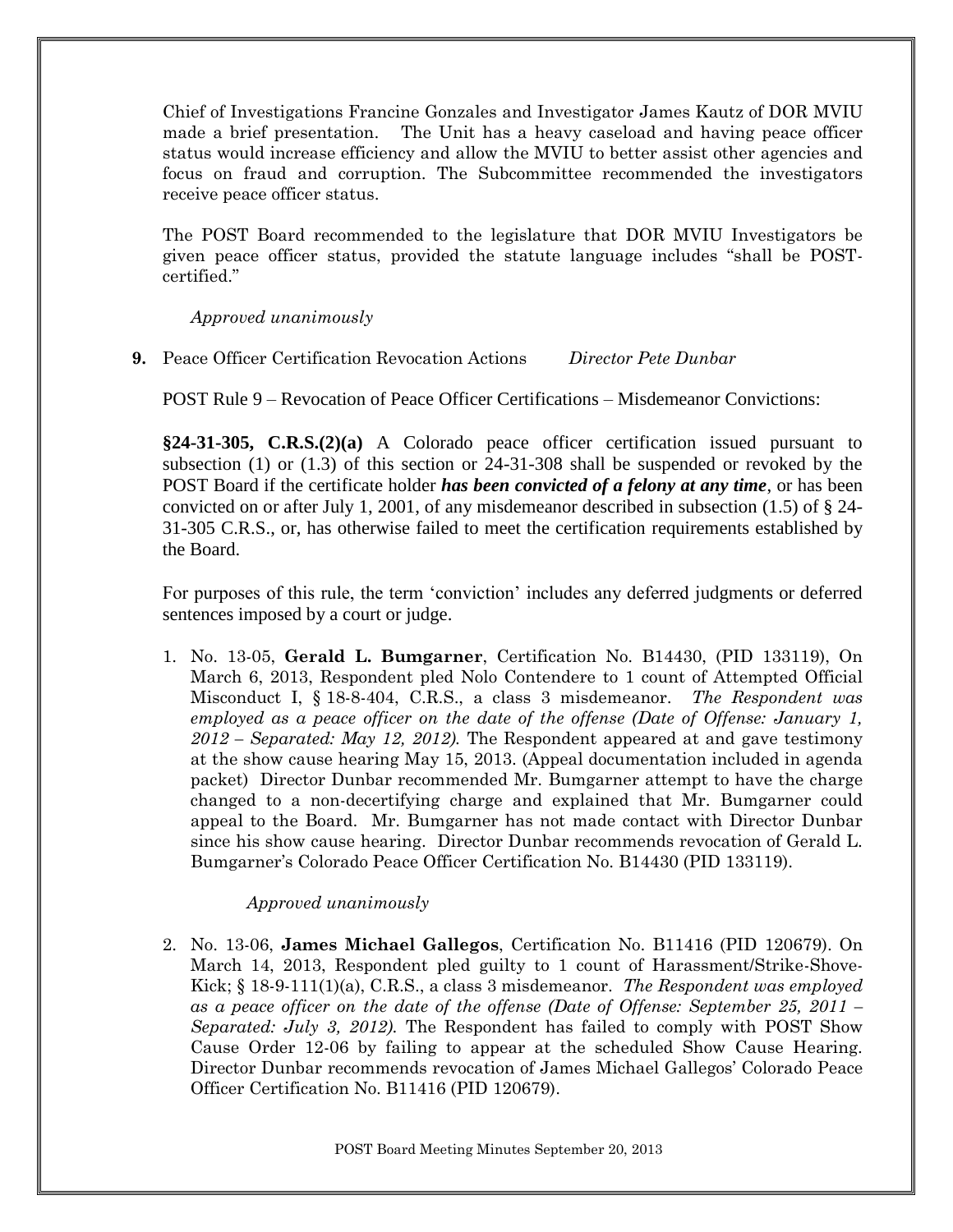#### *Approved unanimously*

3. No. 13-07, **Nicholas Joseph Ward**, Certification No. NONE ISSUED (PID 136111). On October 24, 2012, the Respondent pled guilty to 1 count of Assault 3 – Know/Reckless Cause Injury, § 18-3-204(1)(a), C.R.S., a class 1 misdemeanor. *The Respondent was not employed as a peace officer on the date of the offense (Date of Offense: September 11, 2012 –Never Employed).* The Respondent has failed to comply with POST Show Cause Order 13-07 by failing to appear at the scheduled Show Cause Hearing. Director Dunbar recommends revocation of Nicholas Joseph Ward's Colorado Peace Officer Certification (PID 136111).

#### *Approved unanimously*

4. No. 13-08, **Robert Alan Vasko II**, Certification No. B17100 (PID 137793). On May 14, 2013, the Respondent pled guilty to 1 count of Assault 3 – Know/Reckless Cause Injury, § 18-3-204(1)(a), C.R.S., a class 1 misdemeanor. *The Respondent was employed as a peace officer on the date of the offense (Date of Offense: January 20, 2013 – Separated: February 15, 2013).* The Respondent has failed to comply with POST Show Cause Order 13-08 by failing to appear at the scheduled Show Cause Hearing. Director Dunbar recommends revocation of Robert Alan Vasko II's Colorado Peace Officer Certification No. B17100 (PID 137793).

#### *Approved unanimously*

5. No. 13-09, **Kelsey Elise Houser**, Certification No. NONE ISSUED (PID 134168). On May 23, 2013, the Respondent pled guilty to 1 count of Assault 3 – Know/Reckless Cause Injury, § 18-3-204(1)(a), C.R.S., a class 1 misdemeanor, and 1 count of Resisting Arrest, §18-8-103 C.R.S., a class 2 misdemeanor. *The Respondent was not employed as a peace officer on the date of the offense (Date of Offense: July 21, 2012 – Separated: March 18, 2010).* The Respondent has failed to comply with POST Show Cause Order 13-9 by failing to appear at the scheduled Show Cause Hearing. Director Dunbar recommends revocation of Kelsey Elise Houser's Colorado Peace Officer Certification (PID 134168).

#### *Approved unanimously*

6. No. 13-10, **David Trevino Galvan**, Certification No. B10241 (PID 100294). On August 17, 2012, the Respondent was found guilty of 1 count of Assault 3 – Know/Reckless Cause Injury, § 18-3-204(1)(a), C.R.S., a class 1 misdemeanor. *The Respondent was not employed as a peace officer on the date of the offense (Date of Offense: September 17, 2012 – Never Employed).* The Respondent has failed to comply with POST Show Cause Order 13-10 by failing to appear at the scheduled Show Cause Hearing. Director Dunbar recommends revocation of David Trevino Galvan's Colorado Peace Officer Certification No. B10241 (PID 100294).

#### *Approved unanimously*

7. No. 13-11, **Jeffrey Allan Haifley**, Certification No. B13316 (PID 129845). On April 15, 2013, Respondent was found guilty of 1 count of Harassment –Strike-Shove-Kick, § 18-9-111(1)(a), C.R.S., a class 3 misdemeanor. *The Respondent was not*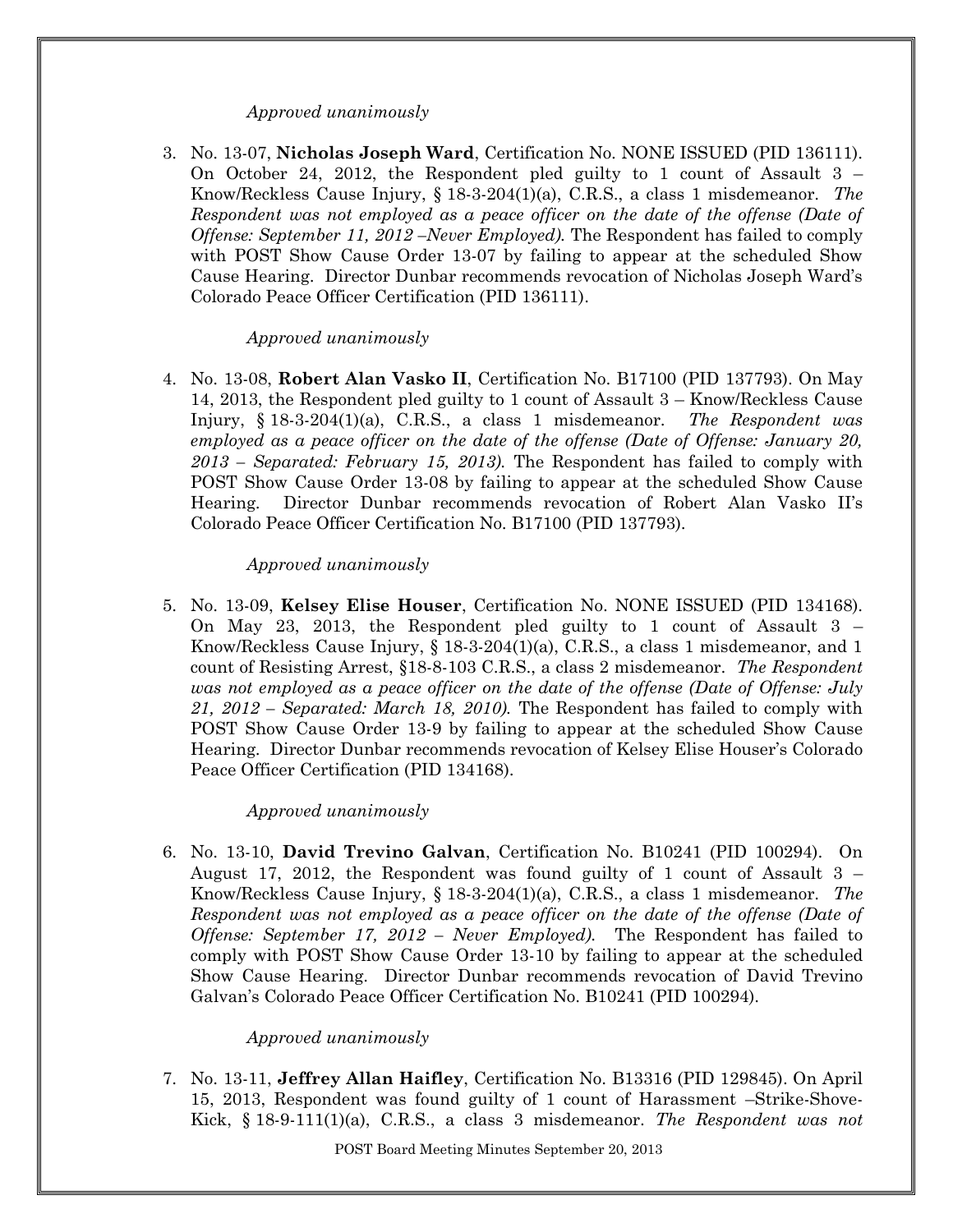*employed as a peace officer on the date of the offense (Date of Offense: April 9, 2013 – Separated: November 24, 2008).* The Respondent has failed to comply with POST Show Cause Order 13-11 by failing to appear at the scheduled Show Cause Hearing. Director Dunbar recommends revocation of Jeffrey Allan Haifley's Colorado Peace Officer Certification No. B13316 (PID 129845).

*Approved unanimously*

POST Rule 9 – Revocation of Peace Officer Certifications – Felony Convictions:

**§24-31-305, C.R.S.(2)(a)** A Colorado peace officer certification issued pursuant to subsection (1) or (1.3) of this section or 24-31-308 shall be suspended or revoked by the POST Board if the certificate holder *has been convicted of a felony at any time*, or has been convicted on or after July 1, 2001, of any misdemeanor described in subsection (1.5) of § 24- 31-305 C.R.S., or, has otherwise failed to meet the certification requirements established by the Board.

For purposes of this rule, the term 'conviction' includes any deferred judgments or deferred sentences imposed by a court or judge.

1. No. 13-01, **Hector Abraham Paez**, Certification No. B13617 (PID 129989). On December 18, 2012, Respondent was found guilty and was convicted of one count of Kidnapping 2 – Victim Sex offense/Robbery,  $\S$  18-8-302(1)(3), C.R.S., a class 2 felony; one count Sex Assault –Victim In Custody, § 18-3-402(1)(f), C.R.S., a class 4 felony. *The Respondent was employed as a peace officer on the date of the offense (Date of Offense: May 16, 2010 –Separated February 22, 2013).* The Respondent has failed to comply with POST Show Cause Order 13-01 by failing to appear at the scheduled Show Cause Hearing. Director Dunbar recommends revocation of Hector Abraham Paez's Colorado Peace Officer Certification No. B13617 (PID 129989).

*Approved unanimously*

2. No. 13-08, **Eric K. Janusz**, Certification No. B01401 (PID 111696). On August 27, 2012, Respondent was found guilty and was convicted of one count of Sexual Assault/Child/Position of Trust/Vic 15-18, § 18-3-405 (3)(1), C.R.S., a class 4 felony. *The Respondent was employed as a peace officer on the date of the offense (Date of Offense: July 7, 2000 –Separated February 18, 2012).* The Respondent has failed to comply with POST Show Cause Order 13-08 by failing to appear at the scheduled Show Cause Hearing. Director Dunbar recommends revocation of Eric K. Janusz's Colorado Peace Officer Certification No. B01401 (PID) 111696).

## *Approved unanimously*

3. No. 13-09, **Christian Dale McCracken**, Certification No. B13461 (PID 130368). On February 11, 2013, Respondent pled guilty to 1 count of Stalking – Threat/Following/Surveil; § 18-3-602(1)(a), C.R.S., a class 5 felony. *The Respondent was employed as a peace officer on the date of the offense (Date of Offense: March 1, 2012 – Separated August 15, 2012).* The Respondent has failed to comply with POST Show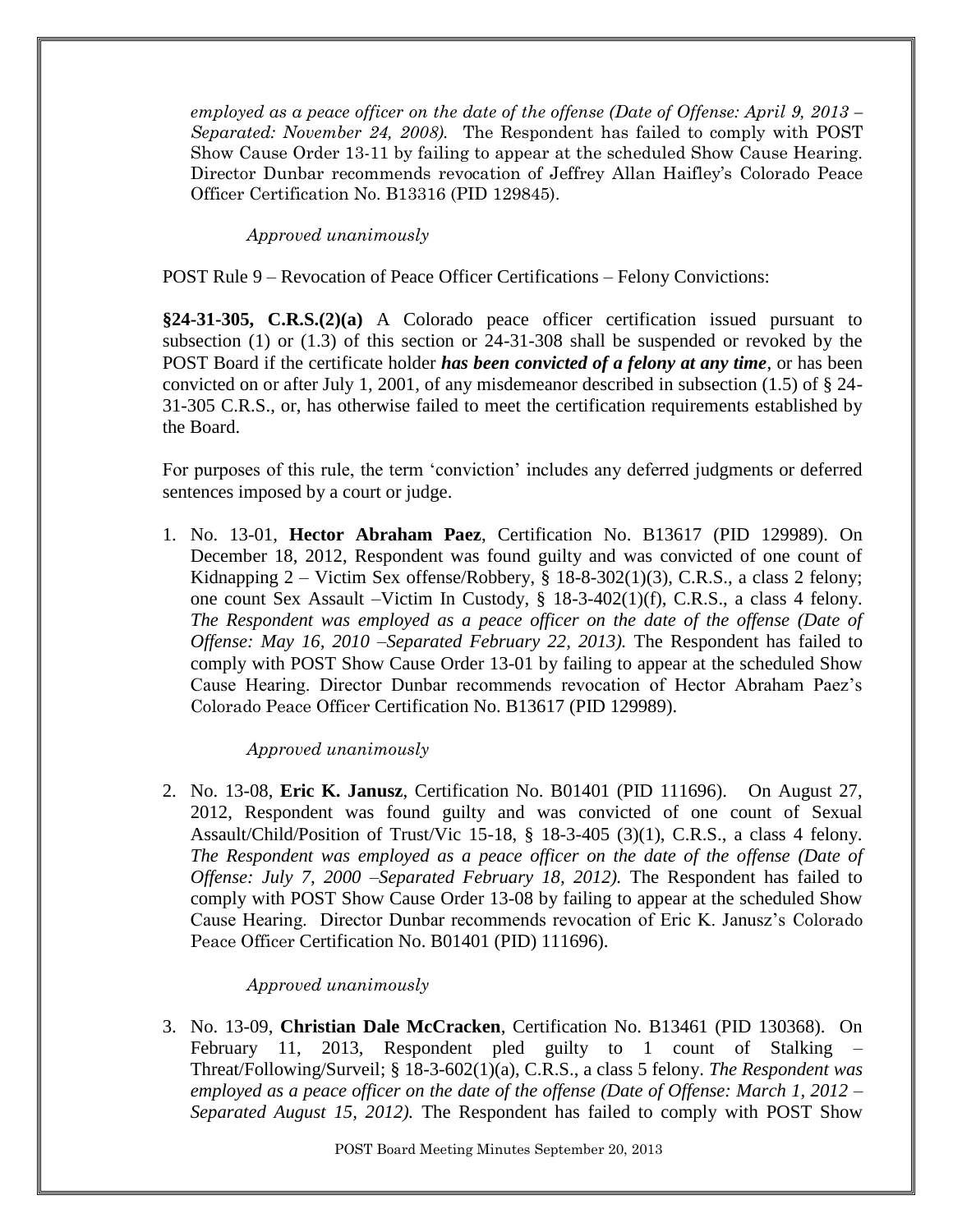Cause Order 13-09 by failing to appear at the scheduled Show Cause Hearing. Director Dunbar recommends revocation of Christian D. McCracken's Colorado Peace Officer Certification No. B13461 (PID 130368).

# *Approved unanimously*

4. No. 13-10, **Darrell Lingle**, Certification No. NONE ISSUED (PID 135119). On April 18, 2013, Respondent pled guilty and was convicted of one count of Sexual Exploitation/Child Poss Material, § 18-6-403 (3)(b.5), C.R.S., a class 6 felony. *The Respondent was employed as a peace officer on the date of the offense (Date of Offense: August 10, 2011 –Separated September 12, 2011).* The Respondent has failed to comply with POST Show Cause Order 13-10 by failing to appear at the scheduled Show Cause Hearing. Director Dunbar recommends revocation of Darrell Lingle's Colorado Peace Officer Certification (PID 135119).

## *Approved unanimously*

5. No. 13-11, **Sydney Rose Huffman**, Certification No. B14828 (PID 133103). On April 29, 2013, Respondent pled guilty to and was convicted of one count of Public Servant-Attempt To Influence, §18-8-306, a class 4 felony. *The Respondent was employed as a peace officer on the date of the offense (Date of Offense: April 7, 2010 –Separated May 2, 2013).* The Respondent has failed to comply with POST Show Cause order 13-11 by failing to appear the scheduled Show Cause Hearing. Director Dunbar recommends revocation of Sydney Rose Huffman's Colorado Peace Officer Certification No. B14828, (PID 133103).

## *Approved unanimously*

6. No. 13-12, **Michael Samuel Jimenez**, Certification No. B7776, (PID 113659). On June 14, 2013, Respondent pled guilty to and was convicted of one count of Vehicle Assault - DUI, §18-3-205 (1) (b), a class 4 felony. *The Respondent was employed as a peace officer on the date of the offense (Date of Offense: January 9, 2013 –Separated May 2, 2013).* The Respondent has failed to comply with POST Show Cause order 13-12 by failing to appear the scheduled Show Cause Hearing. Director Dunbar recommends revocation of Michael Samuel Jimenez's Colorado Peace Officer Certification No. B7776, (PID 113659).

## *Approved unanimously*

## **10. Formal Rule Making Hearing** *Attorney General John Suthers*

*Board Counsel Julie Selsberg Director Pete Dunbar*

# *Public Announcement of Formal Rule Making Hearing <i>Opened at 11:35 a.m.*

- A. Summary of Proposed POST Rule Change *Director Pete Dunbar* Colorado Department of Regulatory Affairs Review/Response
	- a. Rule  $1 -$  Definitions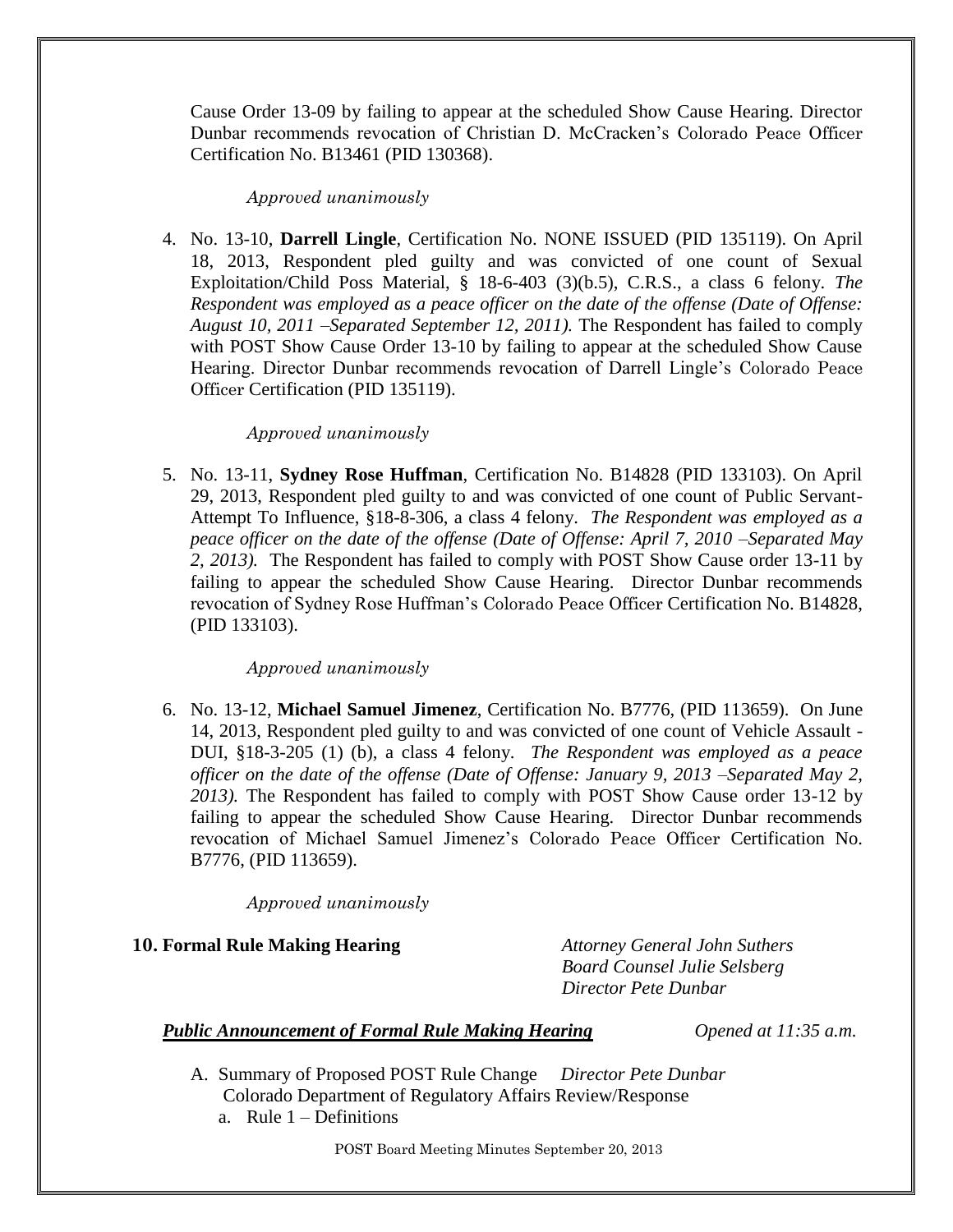- b. Rule 15 Certification Examination-Basic, Provisional, Renewal Rule 1 and Rule 15 changes clarify the passing score for the POST certification exam and the process for determining the passing score. Once set, it will be reviewed every 5 years.
- c. Rule 20 Vehicle Identification Number Inspector Programs This change corrects the Form number used for the VIN Inspector certification.

These Rules changes were originally voted on at the last POST Board meeting, June 14, 2013, but the filing date was missed by one day. There are no other changes.

B. Public Comment on Rule Making

No comments from Board or public

C. Board Vote

*Unanimously adopted Session closed at 11:37 a.m.*

#### *Informational Items:*

**11.** POST Board Member Reimbursement *Director Pete Dunbar*

Board members are reminded that if their agency does not reimburse them for the expenses (lodging, mileage, and meals) incurred by attending POST Board meetings, they are eligible to submit a request for reimbursement to POST. New forms were provided to members who chose to request reimbursement.

**12.** POST Online Test Update *Director Pete Dunbar*

I/O Solutions is the company with whom POST contracted to develop a test and questions and to move the test online. The test developed by I/O Solutions is too difficult and the passing score is approximately 50%. I/O Solutions has been unable to develop a test that is adequate to our needs. Our contract states that POST determines whether the test is adequate and allows us to seek a third party expert's opinion. POST has consulted a third-party expert (Dr. Thomas Haladyna) to assess the test questions.

There have been a number of meetings with SME Committee members to go over test items. The SME group met to help determine the "cut score." POST is working with Dr. Haladyna to get the test developed and online. At present the written exam is still being administered as a paper test throughout the state with a passing score of 70% and the statewide passing rate is approximately 80%.

POST will have a progress report at the December Board meeting.

**13.** Comments from Others on POST Issues

No comments.